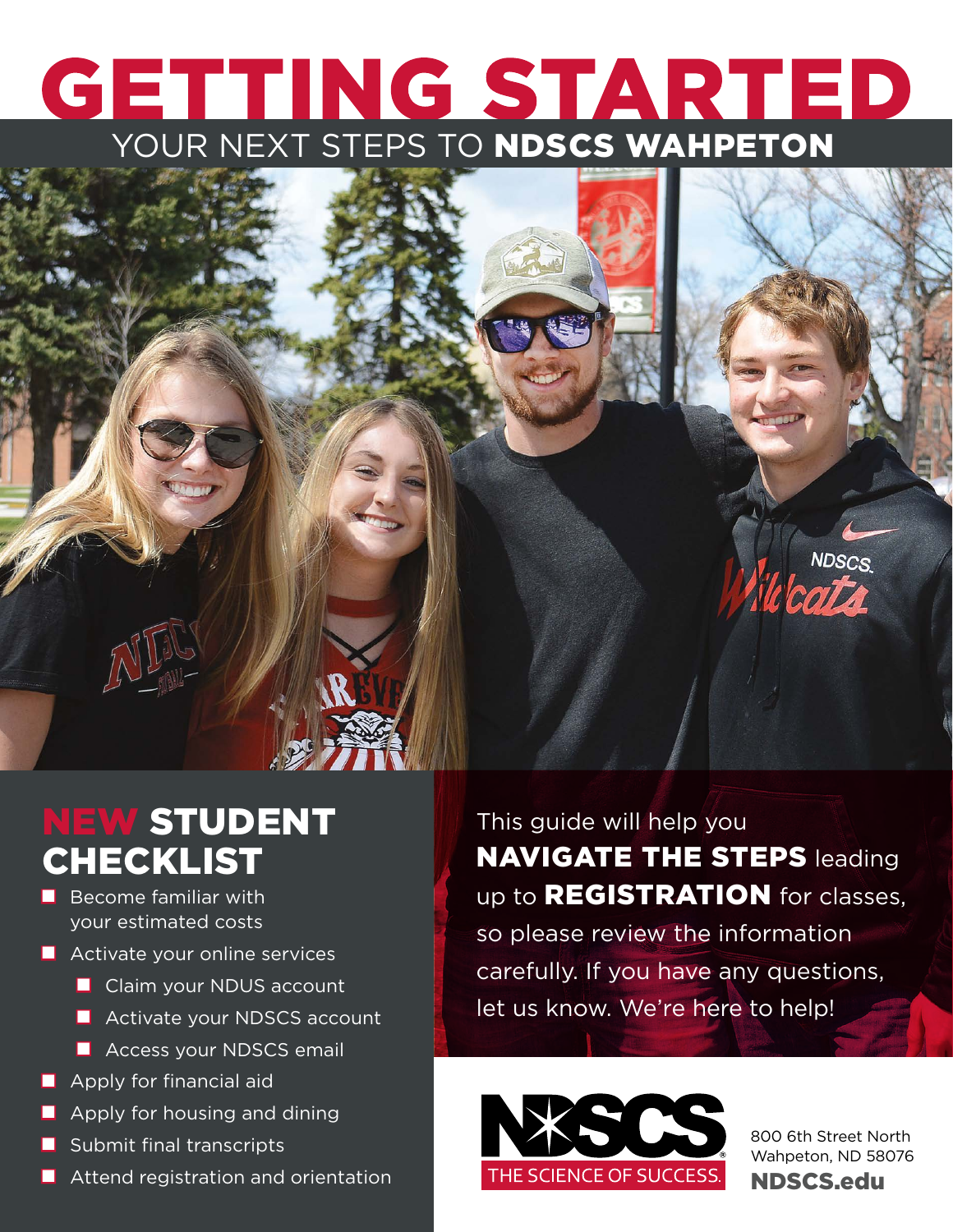

## WELCOME TO NDSCS

At NDSCS, students gain real-world skills while working with new technologies and equipment and learning from experts who have gained their experience in the real world.

You've made the right choice by choosing NDSCS and we hope that the next few years will provide you with great academic success. NDSCS faculty, staff and administration look forward to welcoming you into the Wildcat Family!

#### RESIDENTIAL LIFE

The Department of Residential Life promotes life-long learning and development through partnerships with students in the creation of safe, inclusive, educational and vibrant communities. Research shows that students who live on campus achieve higher GPAs, are more likely to graduate and report higher overall satisfaction with their college experience.

For these reasons, all first year students are required to live on campus, unless a student meets certain criteria. (See On-campus Living Policy).

#### **APPLY FOR HOUSING & DINING**

Students can complete the Residence Hall Housing & Dining application through their CampusConncection account. Visit **NDSCS.edu/Residential-Life/How-Apply** for instructions.

> Tour our Residence Halls at **1986** Fun and educational program opportunities. NDSCS.edu/ResidenceHalls

#### **TOP 8 REASONS TO LIVE ON CAMPUS AT NDSCS**

Increases the likelihood of achieving academic and personal success.

2 Convenient and within walking distance to everything on campus.

Affordable room rates.



On-campus community of friends and support.



Leadership and personal development opportunities.



6 Many types of hall/room options across 6 residence halls and 3 apartment buildings.

In-hall staff that provide resources and support when you need it.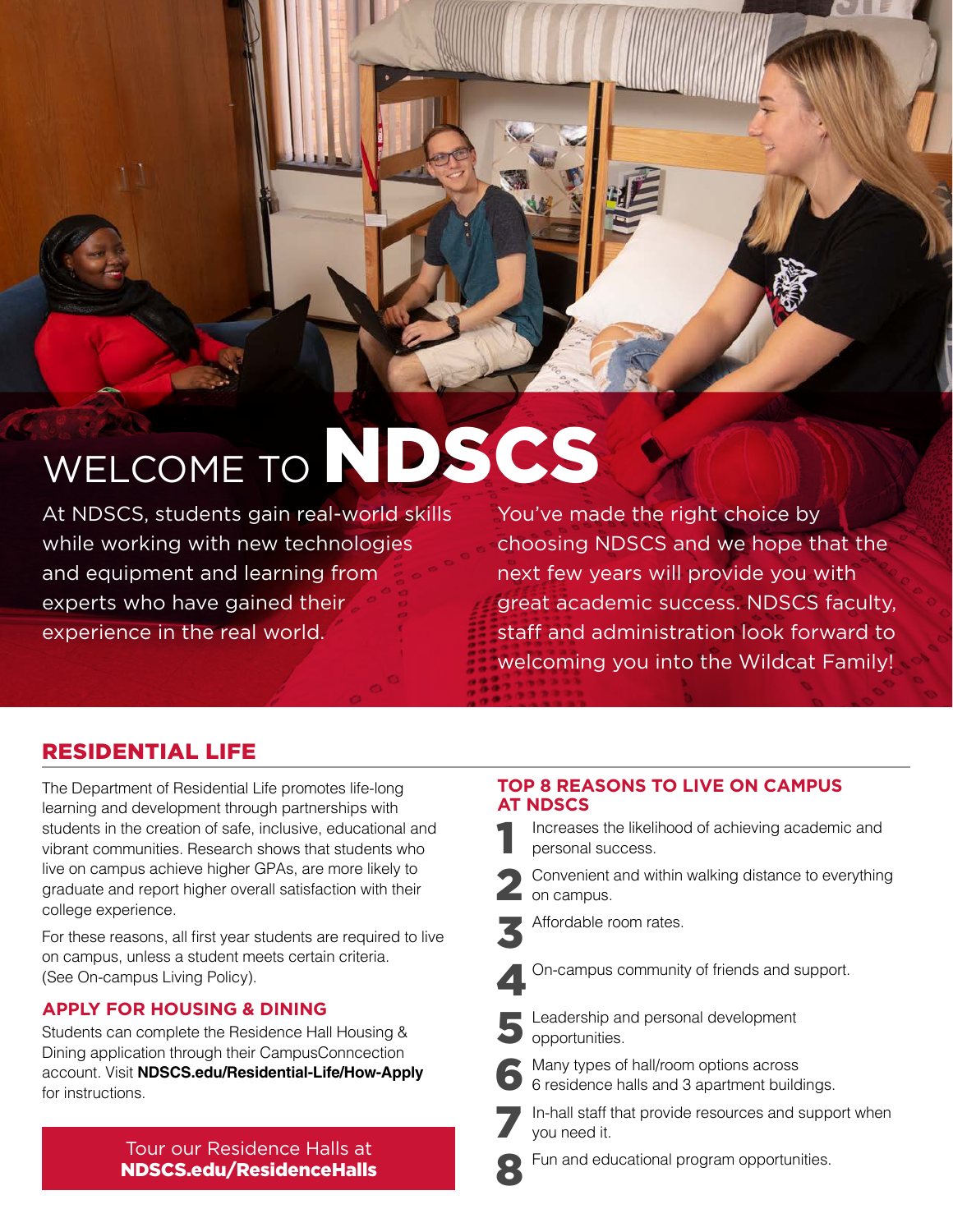#### BECOME FAMILIAR WITH YOUR ESTIMATED COSTS

Your overall costs at NDSCS will depend on several factors, including your program of study and other required supplies and equipment.

#### **UNDERSTANDING YOUR INVESTMENT**

Estimate your costs at **NDSCS.edu/Paying-for-College.**

#### **Contact Business Affairs with further questions at:**

Haverty Hall 139 • 701-671-2216 NDSCS.BusinessAffairsOffice@ndscs.edu

#### ATTEND A REGISTRATION & ORIENTATION DAY

New Student Registration and Orientation is a day-long event. Activities on these days include placement testing, academic advising, course registration and other information about becoming a Wildcat. Family members are also encouraged to attend and participate.

Students admitted for fall or summer will receive an invitation with date options and other details beginning in the spring. Students admitted for spring will receive information in late fall.

#### ACTIVATE YOUR ONLINE SERVICES

Before you attend registration and orientation, it is important that you set up your online services by visiting **NDSCS.edu/IT-Setup.** The registration process will go much more quickly if you do this before you arrive at campus.

#### REMINDER

If you are currently enrolled in high school or college you must submit a final transcript when your courses are completed. Final transcript(s) should include graduation and/or course details. Failure to provide a final transcript(s) will prevent financial aid from being disbursed as well as prevent future registration.

NDSCS accepts electronic transcripts from services such as eTranscript, Parchment, Naviance, National Student Clearinghouse, and Docufide. If those services are not available, send official transcripts to:

NDSCS Enrollment Services 800 6th Street North Wahpeton, ND 58076

#### FINANCIAL AID OVERVIEW

NDSCS makes paying for college affordable with both federal financial aid and scholarships available. We're here to help you understand your options and to make it a smooth process for all students.

#### **APPLY FOR FEDERAL FINANCIAL AID**

- 1 Apply for a **Federal Student Aid ID (FSA ID)** with the U.S. Department of Education for both parent and student at **studentaid.gov.** The FSA ID allows the student and parent to sign applications and promissory notes electronically.
- 2 Complete the **Free Application for Federal Student Aid (FAFSA)** as soon as possible after October 1 of each year at **studentaid.gov.** Once completed you will receive an e-mail within five to seven days from the Department of Education.
- 3If you are selected for verification, the NDSCS Financial Aid office will request a copy of your income tax information and a verification worksheet. Find the verification worksheets at **NDSCS.edu/FinancialAid**  and click on the **'Forms'** link.
- 4 Once you receive your financial aid award e-mail notice, accept or decline your financial aid award through CampusConnection.
- 5If you are accepting a student loan for the first time, you must complete the entrance loan counseling session and a Master Promissory Note. Students can do this at any time at **studentaid.gov.**
	- **Determine if you need additional resources in addition** to the financial aid offered to you. Estimate your costs at **NDSCS.edu/Paying-College** and look at Alternative Loans at **NDSCS.edu/Available-Loans.**

#### **FINANCIAL AID QUESTIONS**

Haverty Hall 101 • 701-671-2207 NDSCS.Fin.Aid@ndscs.edu

#### **SCHOLARSHIPS**

Unlike loans, scholarships never have to be paid back. They are a great way to help pay for college. Scholarships are available from a variety of sources; therefore, you need to be resourceful and initiate the process early each year.

If you completed the scholarship portion of the admission application you will automatically be considered for NDSCS scholarships, watch your mailbox for more information.

Learn more at **NDSCS.edu/Scholarships.** Here you can also complete the NDSCS scholarship application if you were unable to answer scholarship questions when you completed the admission application.

#### **ENROLLMENT**

In order to receive federal, state or NDSCS sponsored aid, a student must be working towards a degree or certificate in an eligible program, with at least half-time active enrollment.